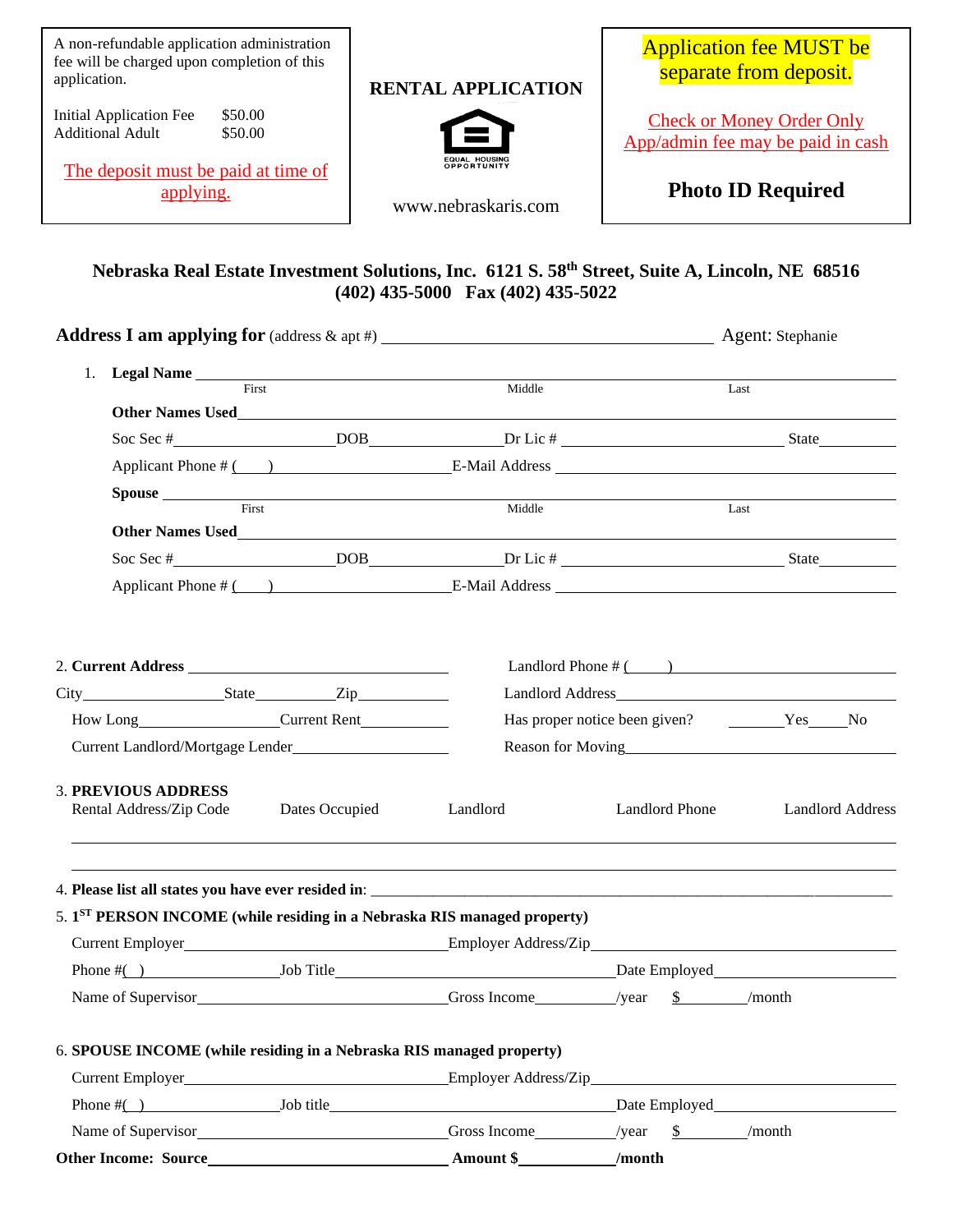| Name                               | Relationship                                                                                                                                                                                                                                                                                                                                                                                                                                                                                                                                                                                                                                                                                                                                                                                                                                                                                                                                                                                                                                                                                                                                                                                                                                                                                                                                                                                                                                                                                                                                                                                                                                                                               | Age | Name                                                                                                                                                                                                                                                                                                              |  | Relationship                                                                                                                                                                                                                                                                                                                                                                                                                                                                                                                                                                                                   | Age                                                                                                                                                                                                                            |  |
|------------------------------------|--------------------------------------------------------------------------------------------------------------------------------------------------------------------------------------------------------------------------------------------------------------------------------------------------------------------------------------------------------------------------------------------------------------------------------------------------------------------------------------------------------------------------------------------------------------------------------------------------------------------------------------------------------------------------------------------------------------------------------------------------------------------------------------------------------------------------------------------------------------------------------------------------------------------------------------------------------------------------------------------------------------------------------------------------------------------------------------------------------------------------------------------------------------------------------------------------------------------------------------------------------------------------------------------------------------------------------------------------------------------------------------------------------------------------------------------------------------------------------------------------------------------------------------------------------------------------------------------------------------------------------------------------------------------------------------------|-----|-------------------------------------------------------------------------------------------------------------------------------------------------------------------------------------------------------------------------------------------------------------------------------------------------------------------|--|----------------------------------------------------------------------------------------------------------------------------------------------------------------------------------------------------------------------------------------------------------------------------------------------------------------------------------------------------------------------------------------------------------------------------------------------------------------------------------------------------------------------------------------------------------------------------------------------------------------|--------------------------------------------------------------------------------------------------------------------------------------------------------------------------------------------------------------------------------|--|
|                                    |                                                                                                                                                                                                                                                                                                                                                                                                                                                                                                                                                                                                                                                                                                                                                                                                                                                                                                                                                                                                                                                                                                                                                                                                                                                                                                                                                                                                                                                                                                                                                                                                                                                                                            |     |                                                                                                                                                                                                                                                                                                                   |  |                                                                                                                                                                                                                                                                                                                                                                                                                                                                                                                                                                                                                |                                                                                                                                                                                                                                |  |
|                                    |                                                                                                                                                                                                                                                                                                                                                                                                                                                                                                                                                                                                                                                                                                                                                                                                                                                                                                                                                                                                                                                                                                                                                                                                                                                                                                                                                                                                                                                                                                                                                                                                                                                                                            |     |                                                                                                                                                                                                                                                                                                                   |  |                                                                                                                                                                                                                                                                                                                                                                                                                                                                                                                                                                                                                |                                                                                                                                                                                                                                |  |
|                                    | 8. How did you hear about us?                                                                                                                                                                                                                                                                                                                                                                                                                                                                                                                                                                                                                                                                                                                                                                                                                                                                                                                                                                                                                                                                                                                                                                                                                                                                                                                                                                                                                                                                                                                                                                                                                                                              |     |                                                                                                                                                                                                                                                                                                                   |  |                                                                                                                                                                                                                                                                                                                                                                                                                                                                                                                                                                                                                |                                                                                                                                                                                                                                |  |
| 9. PERSONAL HISTORY                |                                                                                                                                                                                                                                                                                                                                                                                                                                                                                                                                                                                                                                                                                                                                                                                                                                                                                                                                                                                                                                                                                                                                                                                                                                                                                                                                                                                                                                                                                                                                                                                                                                                                                            |     |                                                                                                                                                                                                                                                                                                                   |  |                                                                                                                                                                                                                                                                                                                                                                                                                                                                                                                                                                                                                |                                                                                                                                                                                                                                |  |
|                                    | Have you ever been charged with or convicted of a felony?                                                                                                                                                                                                                                                                                                                                                                                                                                                                                                                                                                                                                                                                                                                                                                                                                                                                                                                                                                                                                                                                                                                                                                                                                                                                                                                                                                                                                                                                                                                                                                                                                                  |     |                                                                                                                                                                                                                                                                                                                   |  |                                                                                                                                                                                                                                                                                                                                                                                                                                                                                                                                                                                                                | Yes No If yes, what year?                                                                                                                                                                                                      |  |
| Are you a registered sex offender? |                                                                                                                                                                                                                                                                                                                                                                                                                                                                                                                                                                                                                                                                                                                                                                                                                                                                                                                                                                                                                                                                                                                                                                                                                                                                                                                                                                                                                                                                                                                                                                                                                                                                                            |     | $Yes$ No                                                                                                                                                                                                                                                                                                          |  |                                                                                                                                                                                                                                                                                                                                                                                                                                                                                                                                                                                                                |                                                                                                                                                                                                                                |  |
| Do you have a pet?                 |                                                                                                                                                                                                                                                                                                                                                                                                                                                                                                                                                                                                                                                                                                                                                                                                                                                                                                                                                                                                                                                                                                                                                                                                                                                                                                                                                                                                                                                                                                                                                                                                                                                                                            |     |                                                                                                                                                                                                                                                                                                                   |  |                                                                                                                                                                                                                                                                                                                                                                                                                                                                                                                                                                                                                | Ves No If yes, what kind Weight Lesson No If yes, what kind Lesson No If yes, what kind Lesson Lesson Lesson No If yes, what kind Lesson Lesson Lesson Lesson Monte and Lesson Meight Lesson Monte and Lesson Meight Lesson Mo |  |
|                                    | We require a photo & vet verification of breed letter for all dogs                                                                                                                                                                                                                                                                                                                                                                                                                                                                                                                                                                                                                                                                                                                                                                                                                                                                                                                                                                                                                                                                                                                                                                                                                                                                                                                                                                                                                                                                                                                                                                                                                         |     |                                                                                                                                                                                                                                                                                                                   |  |                                                                                                                                                                                                                                                                                                                                                                                                                                                                                                                                                                                                                |                                                                                                                                                                                                                                |  |
|                                    | Have you been asked to move out or been evicted?                                                                                                                                                                                                                                                                                                                                                                                                                                                                                                                                                                                                                                                                                                                                                                                                                                                                                                                                                                                                                                                                                                                                                                                                                                                                                                                                                                                                                                                                                                                                                                                                                                           |     |                                                                                                                                                                                                                                                                                                                   |  |                                                                                                                                                                                                                                                                                                                                                                                                                                                                                                                                                                                                                | Yes No If yes, what year?                                                                                                                                                                                                      |  |
|                                    | If you answered yes to any of these questions, please explain:                                                                                                                                                                                                                                                                                                                                                                                                                                                                                                                                                                                                                                                                                                                                                                                                                                                                                                                                                                                                                                                                                                                                                                                                                                                                                                                                                                                                                                                                                                                                                                                                                             |     |                                                                                                                                                                                                                                                                                                                   |  |                                                                                                                                                                                                                                                                                                                                                                                                                                                                                                                                                                                                                |                                                                                                                                                                                                                                |  |
|                                    |                                                                                                                                                                                                                                                                                                                                                                                                                                                                                                                                                                                                                                                                                                                                                                                                                                                                                                                                                                                                                                                                                                                                                                                                                                                                                                                                                                                                                                                                                                                                                                                                                                                                                            |     |                                                                                                                                                                                                                                                                                                                   |  |                                                                                                                                                                                                                                                                                                                                                                                                                                                                                                                                                                                                                |                                                                                                                                                                                                                                |  |
|                                    | in date once your application has been approved.                                                                                                                                                                                                                                                                                                                                                                                                                                                                                                                                                                                                                                                                                                                                                                                                                                                                                                                                                                                                                                                                                                                                                                                                                                                                                                                                                                                                                                                                                                                                                                                                                                           |     |                                                                                                                                                                                                                                                                                                                   |  |                                                                                                                                                                                                                                                                                                                                                                                                                                                                                                                                                                                                                |                                                                                                                                                                                                                                |  |
|                                    | 11. IN CASE OF EMERGENCY NOTIFY:                                                                                                                                                                                                                                                                                                                                                                                                                                                                                                                                                                                                                                                                                                                                                                                                                                                                                                                                                                                                                                                                                                                                                                                                                                                                                                                                                                                                                                                                                                                                                                                                                                                           |     |                                                                                                                                                                                                                                                                                                                   |  |                                                                                                                                                                                                                                                                                                                                                                                                                                                                                                                                                                                                                |                                                                                                                                                                                                                                |  |
|                                    |                                                                                                                                                                                                                                                                                                                                                                                                                                                                                                                                                                                                                                                                                                                                                                                                                                                                                                                                                                                                                                                                                                                                                                                                                                                                                                                                                                                                                                                                                                                                                                                                                                                                                            |     |                                                                                                                                                                                                                                                                                                                   |  |                                                                                                                                                                                                                                                                                                                                                                                                                                                                                                                                                                                                                |                                                                                                                                                                                                                                |  |
|                                    |                                                                                                                                                                                                                                                                                                                                                                                                                                                                                                                                                                                                                                                                                                                                                                                                                                                                                                                                                                                                                                                                                                                                                                                                                                                                                                                                                                                                                                                                                                                                                                                                                                                                                            |     |                                                                                                                                                                                                                                                                                                                   |  |                                                                                                                                                                                                                                                                                                                                                                                                                                                                                                                                                                                                                |                                                                                                                                                                                                                                |  |
| 12. VEHICLE(S)                     |                                                                                                                                                                                                                                                                                                                                                                                                                                                                                                                                                                                                                                                                                                                                                                                                                                                                                                                                                                                                                                                                                                                                                                                                                                                                                                                                                                                                                                                                                                                                                                                                                                                                                            |     |                                                                                                                                                                                                                                                                                                                   |  |                                                                                                                                                                                                                                                                                                                                                                                                                                                                                                                                                                                                                |                                                                                                                                                                                                                                |  |
|                                    | $Year$ and $Year$ and $Year$ and $Year$ and $Year$ and $Year$ and $Year$ and $Year$ and $Year$ and $Year$ and $Year$ and $Year$ and $Year$ and $Year$ and $Year$ and $Year$ and $Year$ and $Year$ and $Year$ and $Year$ and $Year$ and $Year$ and $Year$ and $Year$ and $Year$ and $Year$ and $Year$ and $Year$ a                                                                                                                                                                                                                                                                                                                                                                                                                                                                                                                                                                                                                                                                                                                                                                                                                                                                                                                                                                                                                                                                                                                                                                                                                                                                                                                                                                          |     | $Year$ and $Year$ and $Year$ and $Year$ and $Year$ and $Year$ and $Year$ and $Year$ and $Year$ and $Year$ and $Year$ and $Year$ and $Year$ and $Year$ and $Year$ and $Year$ and $Year$ and $Year$ and $Year$ and $Year$ and $Year$ and $Year$ and $Year$ and $Year$ and $Year$ and $Year$ and $Year$ and $Year$ a |  |                                                                                                                                                                                                                                                                                                                                                                                                                                                                                                                                                                                                                |                                                                                                                                                                                                                                |  |
|                                    | $\text{Color}\_$                                                                                                                                                                                                                                                                                                                                                                                                                                                                                                                                                                                                                                                                                                                                                                                                                                                                                                                                                                                                                                                                                                                                                                                                                                                                                                                                                                                                                                                                                                                                                                                                                                                                           |     |                                                                                                                                                                                                                                                                                                                   |  | $\text{Color}\underline{\hspace{2cm}}\underline{\hspace{2cm}}\underline{\hspace{2cm}}\underline{\hspace{2cm}}\underline{\hspace{2cm}}\underline{\hspace{2cm}}\underline{\hspace{2cm}}\underline{\hspace{2cm}}\underline{\hspace{2cm}}\underline{\hspace{2cm}}\underline{\hspace{2cm}}\underline{\hspace{2cm}}\underline{\hspace{2cm}}\underline{\hspace{2cm}}\underline{\hspace{2cm}}\underline{\hspace{2cm}}\underline{\hspace{2cm}}\underline{\hspace{2cm}}\underline{\hspace{2cm}}\underline{\hspace{2cm}}\underline{\hspace{2cm}}\underline{\hspace{2cm}}\underline{\hspace{2cm}}\underline{\hspace{2cm}}$ |                                                                                                                                                                                                                                |  |
|                                    |                                                                                                                                                                                                                                                                                                                                                                                                                                                                                                                                                                                                                                                                                                                                                                                                                                                                                                                                                                                                                                                                                                                                                                                                                                                                                                                                                                                                                                                                                                                                                                                                                                                                                            |     |                                                                                                                                                                                                                                                                                                                   |  |                                                                                                                                                                                                                                                                                                                                                                                                                                                                                                                                                                                                                |                                                                                                                                                                                                                                |  |
|                                    |                                                                                                                                                                                                                                                                                                                                                                                                                                                                                                                                                                                                                                                                                                                                                                                                                                                                                                                                                                                                                                                                                                                                                                                                                                                                                                                                                                                                                                                                                                                                                                                                                                                                                            |     |                                                                                                                                                                                                                                                                                                                   |  |                                                                                                                                                                                                                                                                                                                                                                                                                                                                                                                                                                                                                |                                                                                                                                                                                                                                |  |
|                                    | Applicant understands that by signing this application, applicant authorizes management to remove this rental unit from the rental market. Applicant<br>is legally obligated for the rental unit and will be held responsible accordingly. If the application should be canceled after two business days from<br>the date application is submitted, the ENTIRE deposit will be retained as termination charges. All cancellations must be in writing. If the<br>application is declined, the deposit will be refunded. I also understand that PETS ARE NOT ALLOWED UNLESS WITH WRITTEN CONSENT<br>FROM THE LANDLORD. By signing this application, I declare that all of my responses are true and complete, and I authorize Nebraska RIS, Inc.<br>to verify above information through a consumer-reporting agency. This agency is <i>Tenant Data Services, Inc.</i> (402) 934-0088. The function of this<br>agency is to track and maintain records, such as your resident conduct and personal credit history. Tenant Data Services, Inc. will also obtain a credit<br>report on all applicants. Management reserves the right to refund the deposit of any applicant who is not approved. Applicant authorizes<br>current/previous employer and landlord to release information as requested by Real Estate Investment Solutions, Inc. for purposes of this application.<br>Any false information or statement on this application can lead to rejection of your application or immediate termination of your lease. When a Co-<br>signer is required, the Co-signer application must be filled out completely, signed and delivered to our office within 24 hours of being informed. If |     |                                                                                                                                                                                                                                                                                                                   |  |                                                                                                                                                                                                                                                                                                                                                                                                                                                                                                                                                                                                                |                                                                                                                                                                                                                                |  |
|                                    | the Co-Signer application is not received within a 24 hour period, the unit applied for will be put back on the market.<br><b>APPLICANT SIGNATURES BELOW:</b>                                                                                                                                                                                                                                                                                                                                                                                                                                                                                                                                                                                                                                                                                                                                                                                                                                                                                                                                                                                                                                                                                                                                                                                                                                                                                                                                                                                                                                                                                                                              |     |                                                                                                                                                                                                                                                                                                                   |  | <b>OFFICE USE ONLY:</b>                                                                                                                                                                                                                                                                                                                                                                                                                                                                                                                                                                                        |                                                                                                                                                                                                                                |  |
|                                    | SIGNATURE: New York SIGNATURE:                                                                                                                                                                                                                                                                                                                                                                                                                                                                                                                                                                                                                                                                                                                                                                                                                                                                                                                                                                                                                                                                                                                                                                                                                                                                                                                                                                                                                                                                                                                                                                                                                                                             |     | RCVD BY:                                                                                                                                                                                                                                                                                                          |  | UTILITIES:                                                                                                                                                                                                                                                                                                                                                                                                                                                                                                                                                                                                     | $G_E_W_T$                                                                                                                                                                                                                      |  |
|                                    | $\text{DATE:}\qquad \qquad \overbrace{\qquad \qquad }^{ \qquad \qquad }$                                                                                                                                                                                                                                                                                                                                                                                                                                                                                                                                                                                                                                                                                                                                                                                                                                                                                                                                                                                                                                                                                                                                                                                                                                                                                                                                                                                                                                                                                                                                                                                                                   |     | DATE/TIME:                                                                                                                                                                                                                                                                                                        |  |                                                                                                                                                                                                                                                                                                                                                                                                                                                                                                                                                                                                                | POSSESSION DATE                                                                                                                                                                                                                |  |
|                                    | SIGNATURE: New York SIGNATURE:                                                                                                                                                                                                                                                                                                                                                                                                                                                                                                                                                                                                                                                                                                                                                                                                                                                                                                                                                                                                                                                                                                                                                                                                                                                                                                                                                                                                                                                                                                                                                                                                                                                             |     | $APP$ FEE PD : $\_\_\_\_\_\_\_\_\_\_\_\_\_$                                                                                                                                                                                                                                                                       |  |                                                                                                                                                                                                                                                                                                                                                                                                                                                                                                                                                                                                                | RENT\$ DEPOSIT\$                                                                                                                                                                                                               |  |

**NEBRASKA REAL ESTATE INVESTMENT SOLUTIONS, INC. 6121 S. 58th Street – Suite A (402) 435-5000 Lincoln, NE 68516**